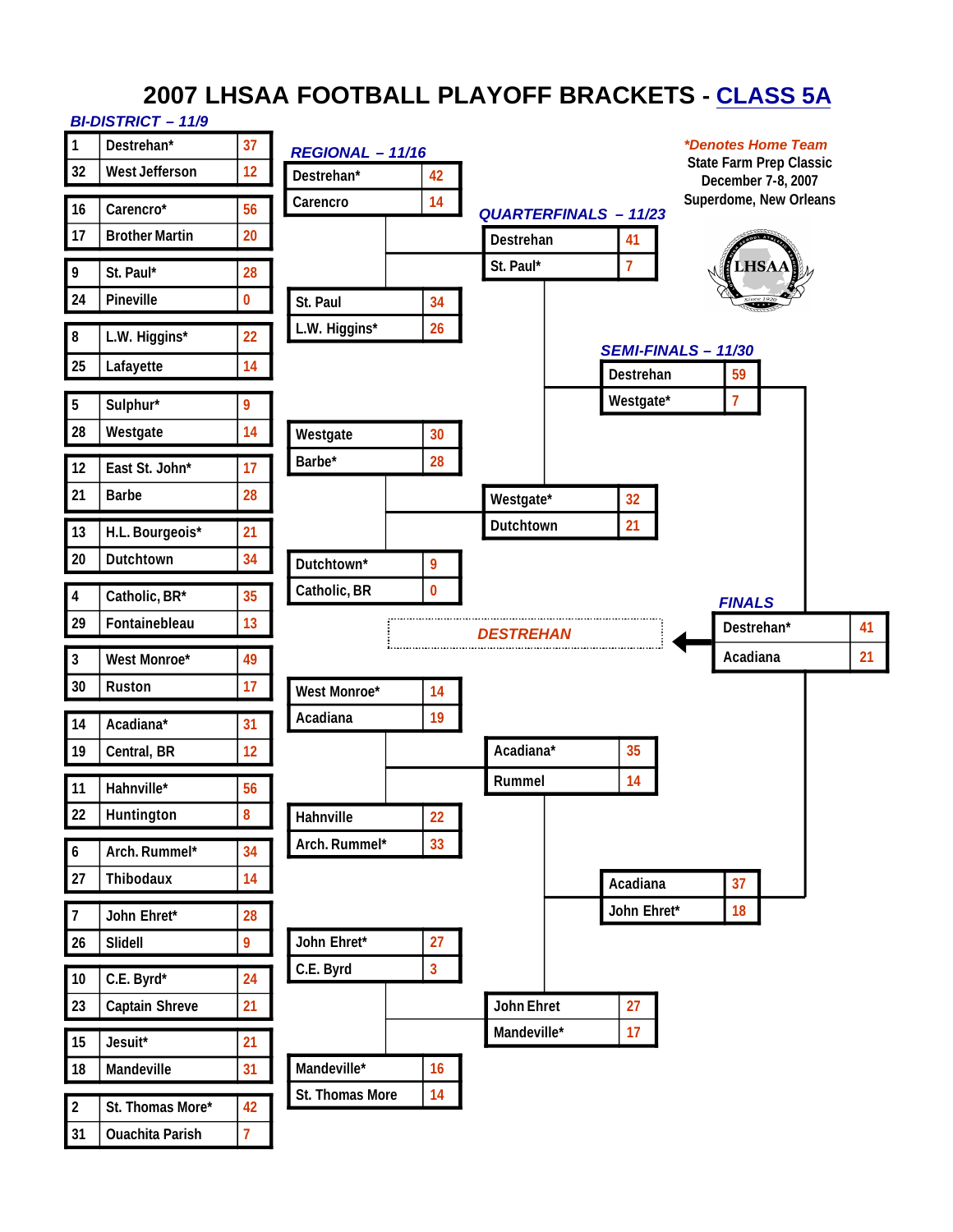# **2007 LHSAA FOOTBALL PLAYOFF BRACKETS - CLASS 4A**

#### *BI-DISTRICT – 11/9* **1 Arch. Shaw\* 28** *\*Denotes Home Team REGIONAL – 11/16* **State Farm Prep Classic 32 Istrouma 12 Arch. Shaw\* 34 December 7-8, 2007 Superdome, New OrleansBelle Chasse 6 16 Belle Chasse\* 49** *QUARTERFINALS – 11/23* **17 Washington-Marion 47 Arch. Shaw\* 24 Eunice 7 9 Zachary\* 49 24 Tioga 12 Zachary 7 Eunice\* 21 8 Eunice\* 27** *SEMI-FINALS – 11/30* **25 Ellender 14 Arch. Shaw 19 O.P. Walker\* 13 5 Holy Cross\* 28 28 St. Michael 21 Holy Cross 21 West Ouachita\* 14 12 Tara\* 0 21 West Ouachita 33 Holy Cross 14 O.P. Walker 20 13 Northside\* 21 20 O.P. Walker 28 O.P. Walker\* 41 Teurlings 24 4 Teurlings\* 52** *FINALS* **29 Beau Chene 17 Arch. Shaw\* 14** *BASTROP* **Bastrop 38 3 Vandebilt Cath.\* 35 30 Leesville 6 Vandebilt Cath. 44 Helen Cox\* 35 14 Breaux Bridge\* 40 19 Helen Cox (OT) 42 Vandebilt Cath.\* 17 Benton 28 11 Haughton\* 7 22 McDonogh #35 28 McDonogh #35\* 50 Benton 70 6 Benton\* 57 27 Bossier 28 Benton\* 14 Bastrop 34 7 Franklinton\* 35 26 Sam Houston 21 Franklinton 27 Edna Karr\* 13 10 Parkway\* 8 Franklinton\* 20 23 Edna Karr 14 Bastrop 34 15 Neville\* 13 18 Salmen 7 Neville 8 Bastrop\* 42 2 Bastrop\* 56**

**31 Alexandria 7**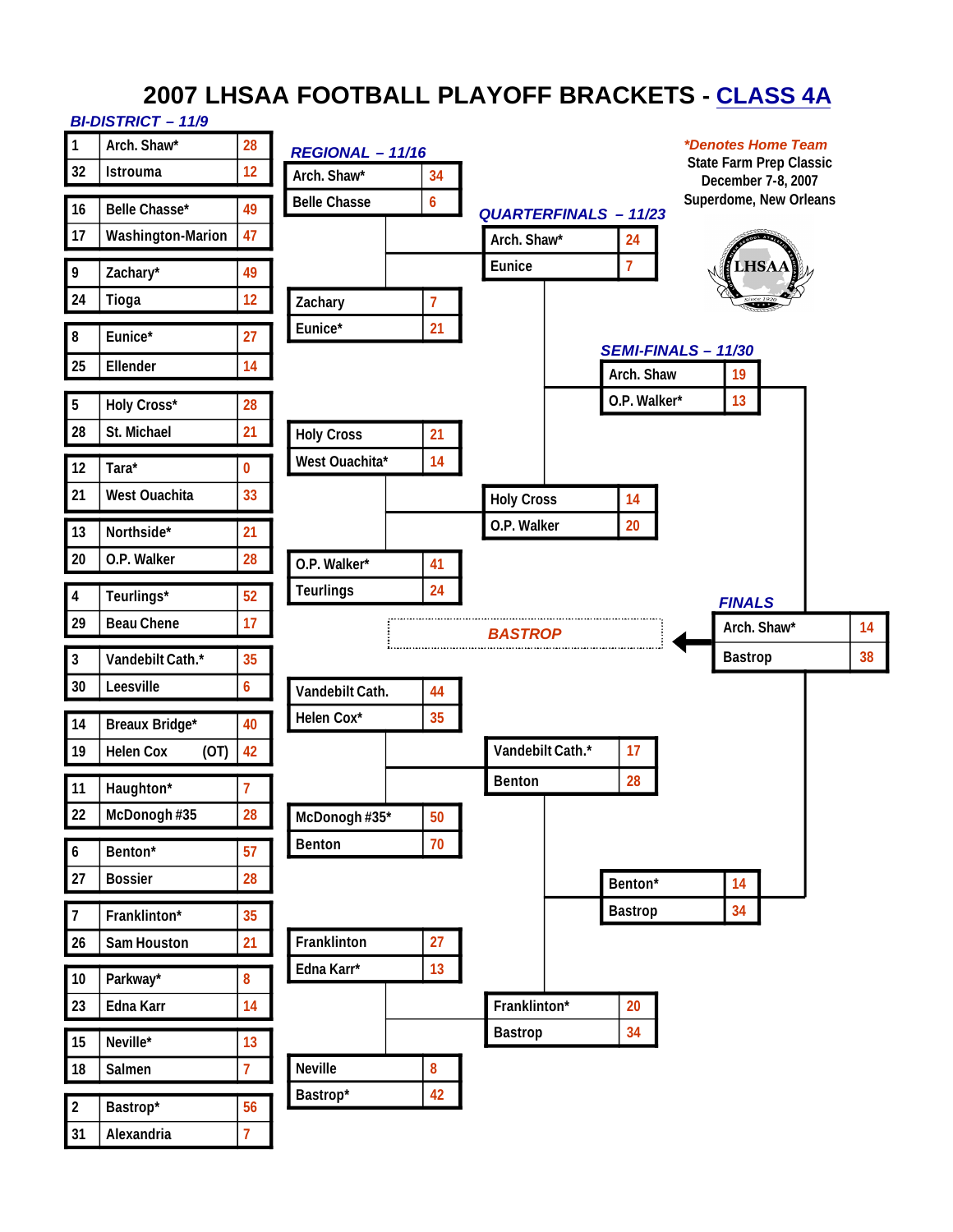# **2007 LHSAA FOOTBALL PLAYOFF BRACKETS - CLASS 3A**

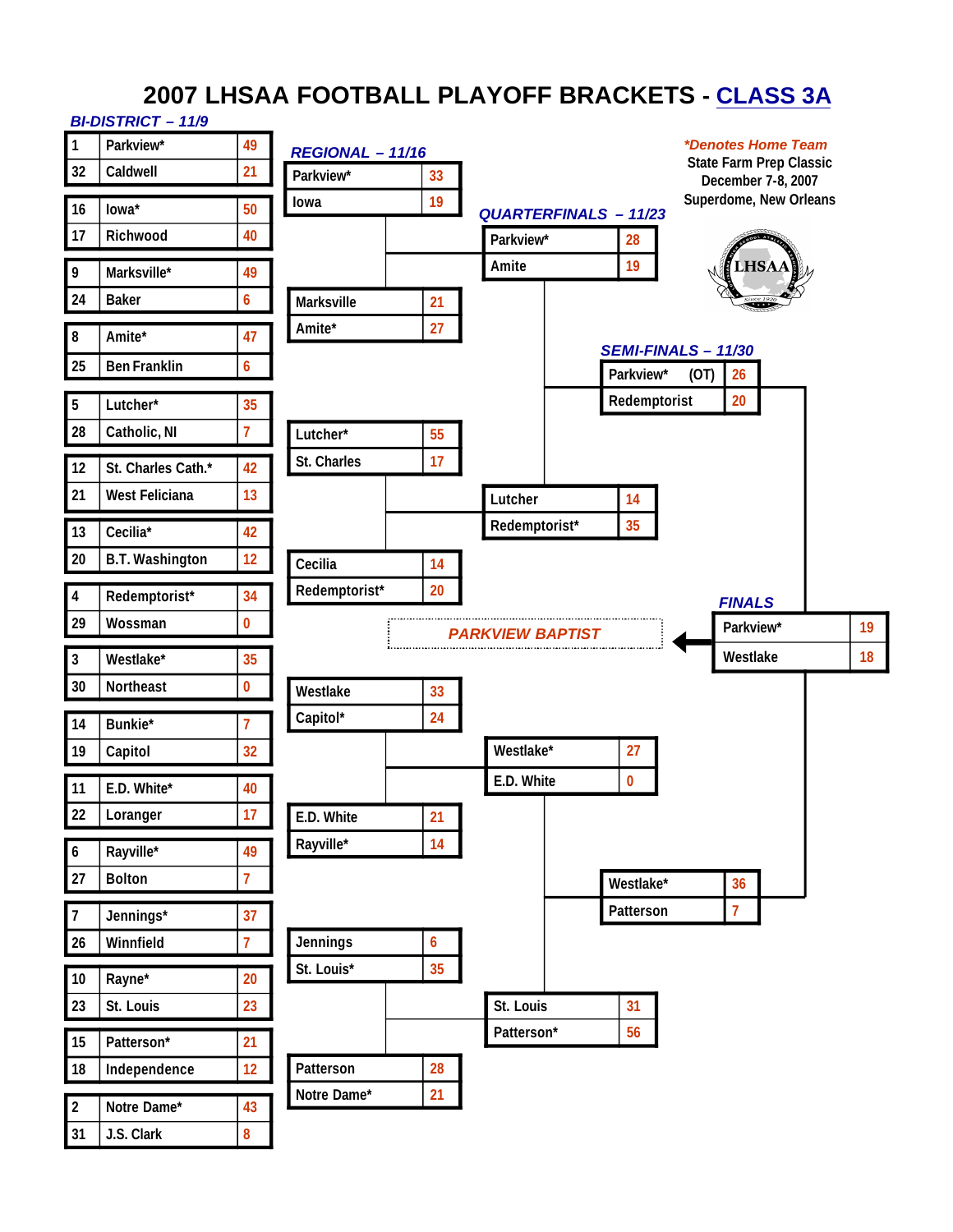# **2007 LHSAA FOOTBALL PLAYOFF BRACKETS - CLASS 2A**